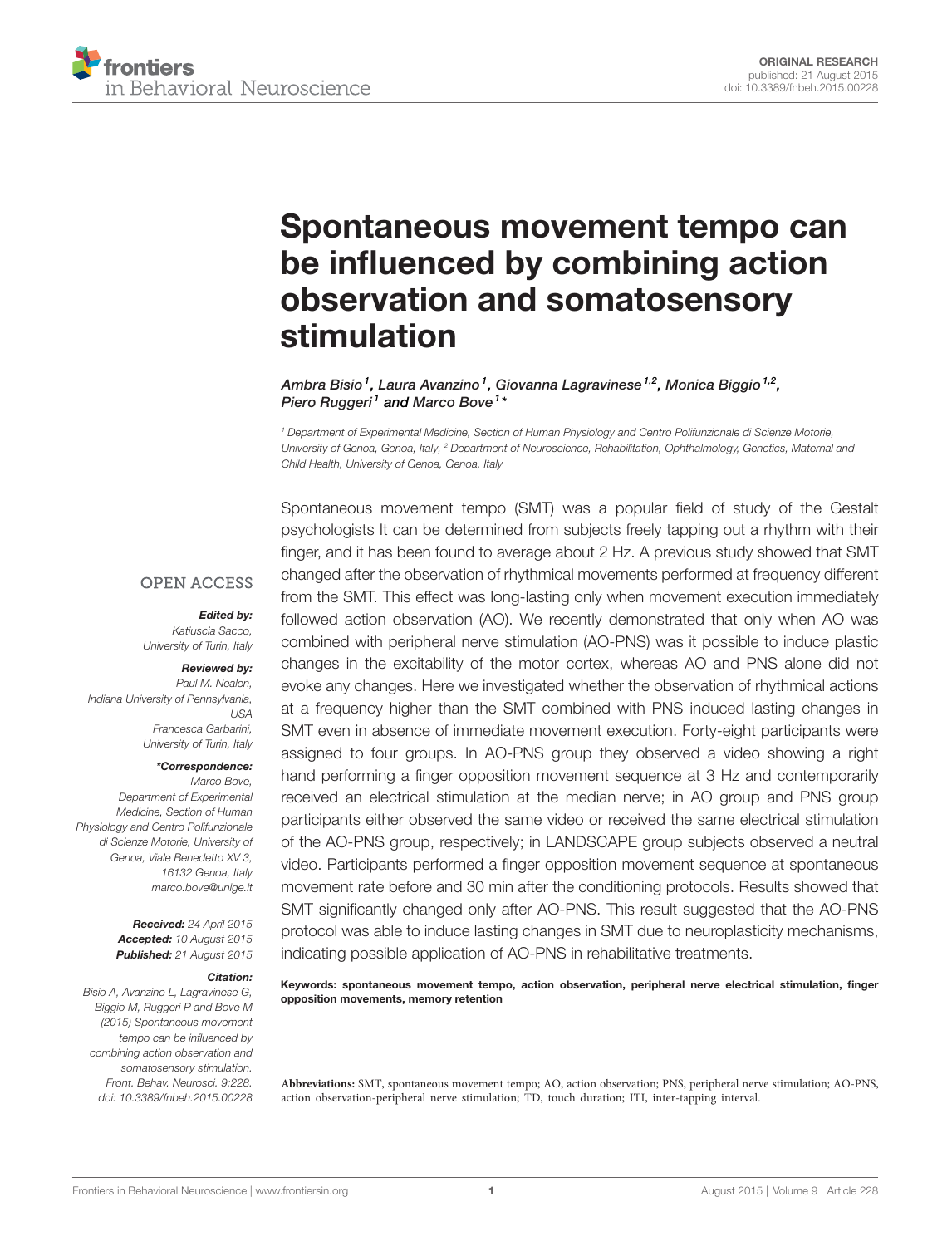# Introduction

Rhythm and time play an essential role in many of the behaviors we engage in everyday life. Indeed, actions take place in a dynamic environment where successful interactions require a correct perception of how the action evolves in time. For that reason, an efficient representation of an action's temporal pattern is a prerequisite for appropriate reactive and proactive behaviour.

Although each individual has its own spontaneous and preferred rhythm, a number of voluntary movements show a common ''spontaneous movement tempo'' (SMT). SMT was a popular field of study of the Gestalt psychologists in the first half of the 20th century. It can be simply determined from subjects freely tapping out a rhythm with their hand or fingers [\(Vanneste](#page-5-0) [et al.,](#page-5-0) [2001;](#page-5-0) [McAuley et al.,](#page-5-1) [2006\)](#page-5-1). [McAuley et al.](#page-5-1) [\(2006\)](#page-5-1) suggested that individual SMT refers to the rate of a putative endogenous oscillator. Further, behavioural measures demonstrated that SMT and preferred perceptual tempo are strongly correlated indicating this oscillator as a central mechanism [\(McAuley et al.,](#page-5-1) [2006;](#page-5-1) [Michaelis et al.,](#page-5-2) [2014\)](#page-5-2). As a consequence, SMT would not be merely confined to the motor domain but it would be the expression of an overall mechanism, which could influence the perception of time.

[Bove et al.](#page-5-3) [\(2009\)](#page-5-3) showed that SMT could be modified through action observation (AO). Indeed, the observation of repetitive finger opposition movements at a frequency different from the spontaneous one produced tempo's changes that closely resembled the observed rhythms and that were long-lasting. However, the observation–execution interval had a significant effect on learning: the larger was the interval between the observation and the first movement execution, the weaker was the effect on the SMT. Notably, when the motor task was executed for the first time 45 min after the video, there were no significant SMT changes. In general, it has been proposed that memory of the behavioural aspects of an observed rhythmical action can be formed only when movements are promptly executed after video observation [\(Zhang et al.,](#page-6-0) [2011\)](#page-6-0).

In a previous study [\(Bisio et al.,](#page-5-4) [2015\)](#page-5-4) we proposed an original stimulation paradigm where the observation of repetitive thumb-index tapping movements performed with the right hand was coupled with the right median nerve electrical stimulation at the level of the wrist (action observation—peripheral nerve stimulation, AO-PNS). AO-PNS induced an increase of the left primary motor cortex excitability in the muscle involved by the stimulations that was maintained up to 45 min after the stimulations, suggesting that the conditioning protocol was able to evoke neuroplastic changes at a cortical level. This study focused on a physiological marker of neuroplasticity (i.e., changes of corticomotor excitability) and it is currently unclear whether the cortical phenomena induced by this new multimodal training paradigm convey also modifications of the motor performance [\(Wenderoth,](#page-6-1) [2015\)](#page-6-1). Theoretically, different aspects of movement kinematics can be changed by means of AO-PNS, including temporal patterns, as the SMT during motor performance. It could be hypothesized that the combination of AO and peripheral nerve stimulation (PNS) could induce a lasting modification of the SMT even in absence of voluntary movement execution. In other words, one could assume that the lasting changes in the cortical excitability following AO-PNS might be associated with modifications of the SMT. This would mean that AO-PNS is able to modify a behavioral response without requiring a movement execution.

To test this hypothesis, in the present study a group of participants was asked to perform a repetitive finger opposition movement sequence at spontaneous frequency before and 30 min after observing the same movements at 3 Hz (i.e., a frequency higher than the spontaneous one) and contemporarily receiving an electrical stimulation of the right median nerve (AO-PNS group). Results on movement's kinematics were compared with those obtained in other three control groups, which received AO and PNS alone (AO group and PNS group, respectively) or observed a video showing different landscape images (LANDSCAPE group).

# Materials and Methods

## **Participants**

Forty-eight participants (24 females and 24 males, mean age:  $25.6 \pm 4.3$  years), naive to the purpose of the experiment, were recruited for this study. They reported no previous history of neurological disorders or orthopedic problems for the right-dominant hand—as determined by the Edinburgh Handedness Inventory [\(Oldfield,](#page-5-5) [1971\)](#page-5-5), and they participated in this study after giving an informed consent. The experimental protocol was approved by the ethics committee of the University of Genoa and was carried out in agreement with legal requirements and international norms (Declaration of Helsinki, 1964).

Once enrolled, participants were randomly assigned to one of the four experimental groups: 12 participants (6 females and 6 males, mean age:  $25.4 \pm 4.1$  years) joined the AO-PNS group whilst the remaining were divided in equal numbers in the three control groups: 12 (7 females and 5 males, mean age:  $26 \pm 4.8$ years) to the AO group, 12 (6 females and 6 males, mean age:  $25.2 \pm 4.7$  years) to the PNS group, and 12 (5 females and 7 males, mean age:  $25.9 \pm 4.1$  years) to the LANDSCAPE group.

## Study Design

Participants were seated in a comfortable chair in a quiet room and wore a sensor-engineered glove (Glove Analyzer System, GAS; ETT S.p.A., Italy) on their right hand. The glove is made in lycra and on the top of each finger conductive wires are placed to record the contact between the thumb and the other fingers. This system was previously used to study finger motor performance in both healthy subjects [\(Bove et al.,](#page-5-3) [2009\)](#page-5-3) and neurological patients [\(Bonzano et al.,](#page-5-6) [2013;](#page-5-6) [Pelosin et al.,](#page-5-7) [2013\)](#page-5-7). In the present study this system allowed the evaluation of the temporal properties of finger's movement. Participants were instructed to execute at spontaneous velocity two blocks, each one composed of five repetitive sequences of finger opposition movements: opposition of thumb to index, medium, ring and little fingers (PRE). Thus, each block consisted in a set of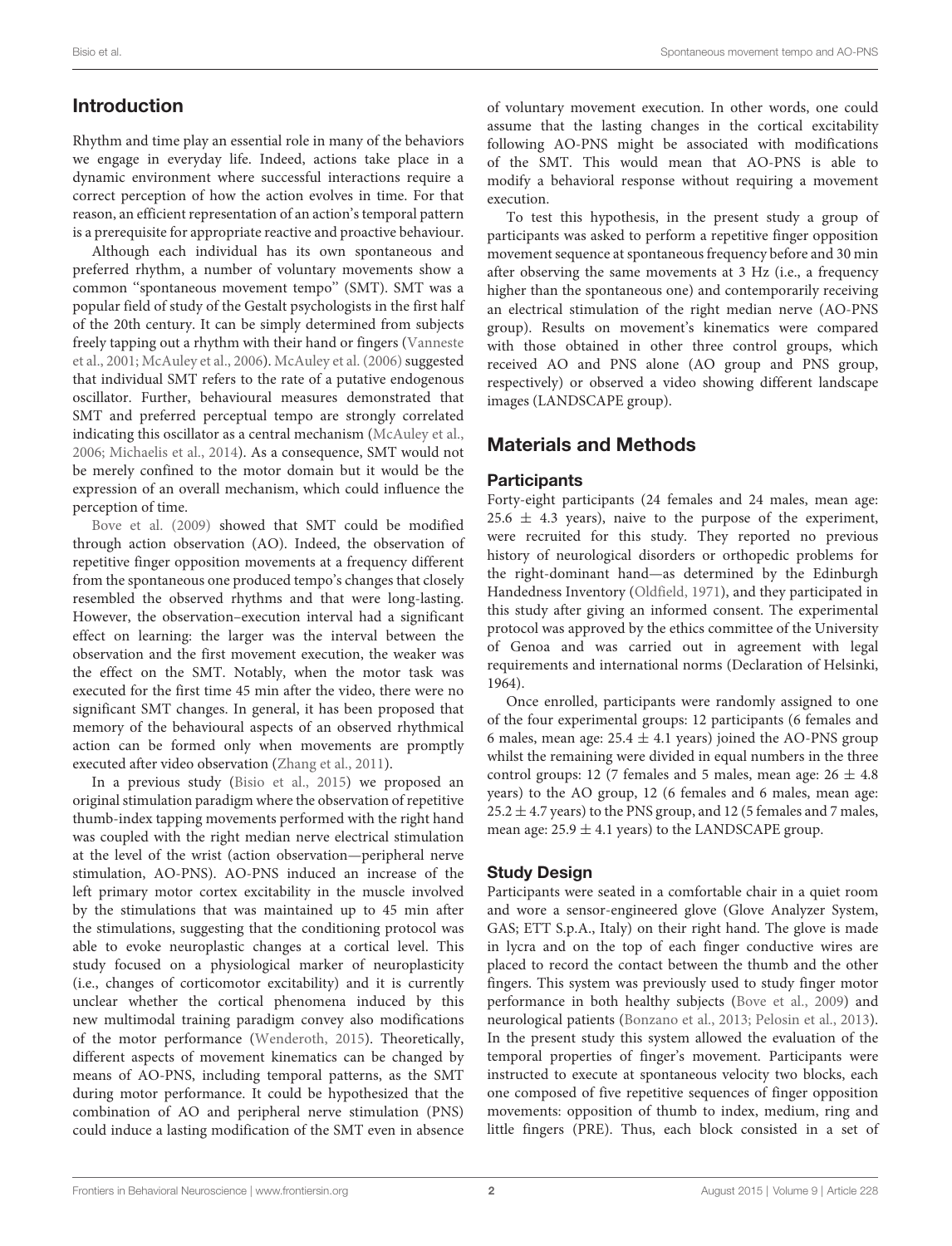20 individual movements, four in each sequence. An eyesclosed paradigm was chosen to avoid possible confounding effects due to the integration of external visual information. All the participants had a short familiarization session during which they had to perform one sequence at their spontaneous velocity.

Depending on the group, participants received one of the four different conditioning protocols. In AO-PNS group, participants were requested to look at a computer screen where a video showing a right hand performing repetitive finger opposition movements was displayed. This movie clip was obtained by filming on a black background the right hand of a human demonstrator who performed a finger opposition movements sequence (thumb towards index, middle, ring, and little fingers) paced with a metronome at 3 Hz. While observing the visual stimulus a total of 311 electrical stimuli (stimulation frequency 0.37 Hz) were delivered on the median nerve of the right wrist, for a total duration of 840 s (i.e., 14 min). This means that subjects observed 2520 finger opposition movements, grouped in a total of 630 sequences. The frequency of the electrical stimulation was set in order to administer to the subject an electrical stimulus every eight finger's opposition movement (in correspondence to the thumb-index closing phase), as already proposed in our previous study [\(Bisio et al.,](#page-5-4) [2015\)](#page-5-4). A MatLab custom-made software managed the synchronization between the video presentation and the electrical stimulations. Electrical stimuli were applied through a bipolar electrode (cathode proximal) connected to a Digitimer constant current stimulator (DS7AH HV, Digitimer Ltd., UK), using a square wave pulses (duration 1 ms) at an intensity of three times the perceptual threshold [\(Ziemann et al.,](#page-6-2) [2004\)](#page-6-2). To find the perceptual threshold the experimenter placed the electrode on the right wrist in a position corresponding to the median nerve location. The electrical stimulation was delivered at different intensities in a random order with the aim to find the lowest intensity perceived by the participant, who was verbally questioned by the experimenter. This value was considered the perceptual threshold. Then, the intensity of stimulation was increased to three times the perceptual threshold, intensity able to excite also the motor fibers of the mixed median nerve, i.e., to evoke a small twitch in the innervated muscle (abductor pollicis brevis). All subjects tolerated this intensity of stimulation. No audio accompanied the video presentation. Additionally, to keep participants attentive on the visual stimulus, a dot was superimposed for 1 s over the video. A total of 18 dots appeared on the screen during the video administration in a random position with respect to the depicted hand. Participants were asked three times, in a random instant of the video, to count the total number of dots appearing during video observation and the experimenter questioned them during the experiment. In AO group and PNS group the subjects either observed the same video (AO group) or received the same electrical stimulation (PNS group) of the AO-PNS group. To control for attention, participants in AO group counted the total number of dots appearing on the screen whereas participants in PNS group counted the total number of electrical stimulation they received. In the LANDSCAPE group participants looked at the computer

screen where a sequence of landscape images alternated at random frequency. This condition was introduced to evaluate the potential kinematic effects due to the repetitions of the task. As in AO-PNS group and in AO group, participants had to count the total number of dots appearing on the screen. Participants were then kept relaxed in the laboratory for 30 min after the end of the conditioning protocol. In this period they were requested to read a book and not to train themselves in the motor task they previously performed. At the end of this period, they accomplished for a second time two blocks of five finger opposition movement sequences (POST; **[Figure 1](#page-2-0)**).

#### Data Processing and Statistical Analysis

Data from glove were processed with a customized software (GAS, ETT, S.p.A., Italy). Touch duration (TD; i.e., the contact time between the thumb and another finger, ms) and intertapping interval (ITI; i.e., the time interval between the end of a thumb-to-finger contact and the beginning of the subsequent contact in the finger motor sequence, ms) were extracted from the acquired data. The software provided the mean values of the parameters for each block. Therefore, a single mean TD value and a single mean ITI value were provided for each block. TD and ITI were considered as outcome variables together with finger's movement rate, which was calculated as 1000/(TD + ITI) (Hz) (**[Figure 2A](#page-3-0)**).

All the variables were normally distributed according to the Shapiro-Wilk W test. The mean values of the parameters over the blocks in PRE and POST epochs were submitted to the statistical analyses. Mixed-designed ANOVAs with EPOCH, as within subject factor (PRE, POST) and GROUP, as between subject factor (AO-PNS, AO, PNS, LANDSCAPE) were applied



<span id="page-2-0"></span>FIGURE 1 | Experimental protocol. (A) Timeline. The kinematics of finger opposition movements were tested before (PRE) and 30 min after (POST) each conditioning protocol by mean of a sensor-engineered glove. (B) Conditioning protocols. The experiment consisted of four conditioning protocols. During Action Observation-Peripheral Nerve Stimulation (AO-PNS) 311 electrical stimulations of the median nerve of the right wrist were administered to the participant while she/he was observing a video showing finger opposition movements paced at 3 Hz: opposition of thumb to index, medium, ring and little fingers. The electrical stimulation was delivered during the thumb-index closing phase. Action Observation (AO), Peripheral Nerve electrical Stimulation (PNS) and LANDSCAPE observation alone were here considered as control conditions. During AO and PNS the subjects either observed the same video (AO group) or received the same electrical stimulation (PNS group) of the AO-PNS group. During LANDSCAPE observation (LANDSCAPE group) participants looked at the computer screen where a sequence of landscape images alternated.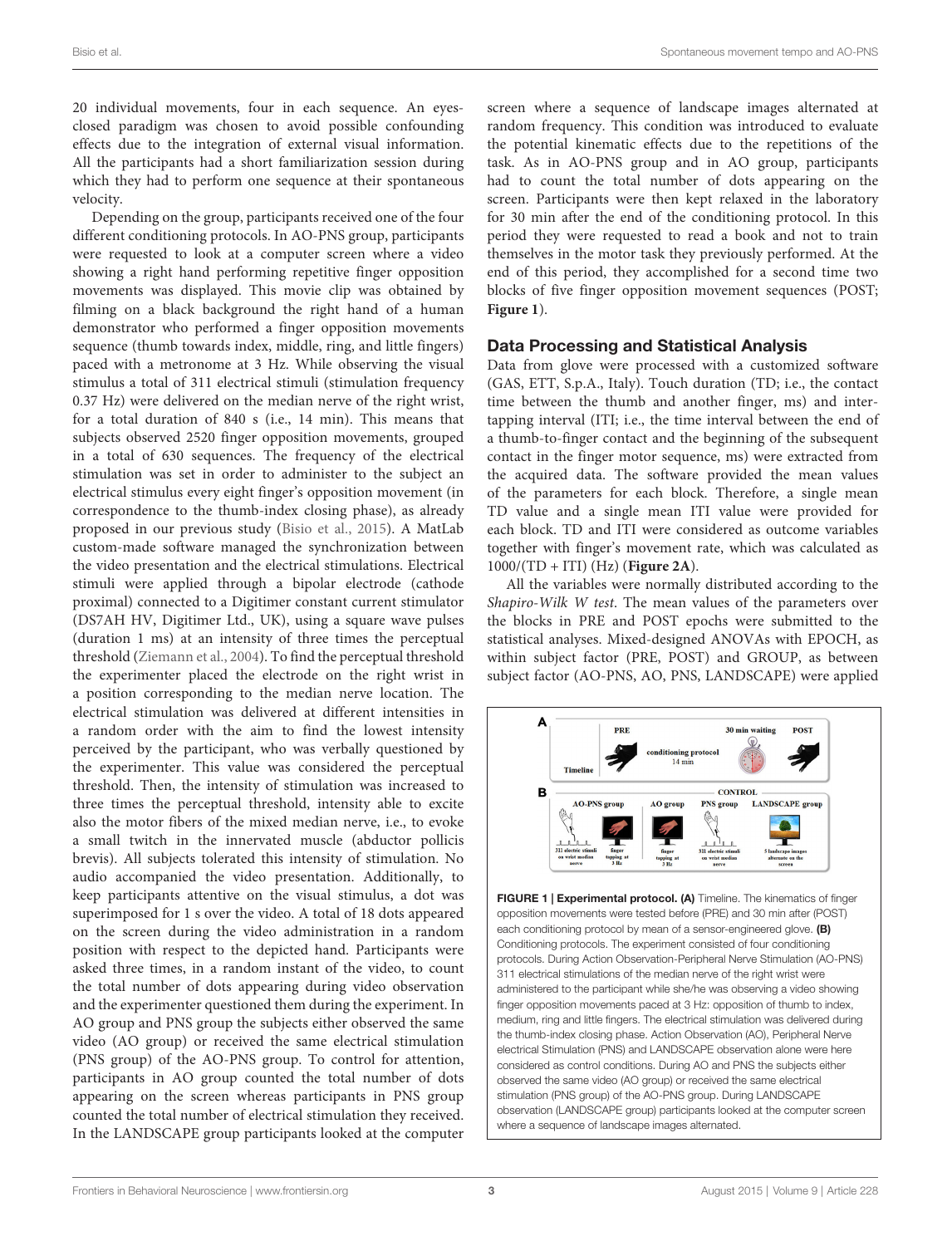to evaluate the effect of the conditioning protocols on finger motor performance. Newmann-Keuls post hoc tests were used to explore significant interactions. Values are presented as means  $\pm$  standard error.

## **Results**

The main finding of the present study was that only subjects who received the AO-PNS protocol increased their SMT, whilst no modifications occurred in the three control groups. The singlesubject movement rate values in PRE and POST epochs are quantified in **[Figure 2B](#page-3-0)** together with the mean movement rate values.

Statistical analysis on movement rate showed a significant EPOCH<sup>\*</sup>GROUP interaction ( $F_{(3,44)} = 9.38$ ,  $p < 0.001$ ). Post hoc comparisons revealed that before the conditioning protocols movement rate did not significantly differ among groups (PRE movement rate in AO-PNS: 2.07 Hz  $\pm$  0.07; AO: 2.04 Hz  $\pm$  0.07; PNS: 2.18 Hz  $\pm$  0.06 and LANDSCAPE: 1.94 Hz  $\pm$  0.06;  $p$  always  $>$  0.2).

Movement rate significantly increased 30 min after the conditioning protocol with respect to baseline only in the AO-PNS group (POST: 2.63 Hz  $\pm$  0.08, PRE vs. POST:  $p = 0.0001$ ), whereas no significant differences were found when comparing PRE and POST values of movement rate in the other groups (in AO, PNS and LANDSCAPE, PRE vs. POST:  $p$  always <0.2). Accordingly, after the conditioning



<span id="page-3-0"></span>FIGURE 2 | Movement rate. (A) Finger-opposition movements sequence. The upper colored lines symbolize the touch duration (TD) and the lower black line stands for the interval between two consecutive finger opposition movement (inter-tapping interval, ITI). The colors code the finger. (B) Quantitative representation of the single-subject movement rate (Hz) in PRE and POST epochs (colored lines). Black lines show mean movement rate values for each experimental group: AO-PNS, AO, PNS and LANDSCAPE. \*\*indicate significantly higher frequency in POST than PRE values ( $p < 0.001$ ).

protocol (POST) movement rate values in AO-PNS group were significantly higher than those evaluated in AO group  $(2.26 \text{ Hz } \pm 0.08, p = 0.009)$ ; PNS group  $(2.23 \text{ Hz } \pm 0.08, p = 0.009)$  $p = 0.01$ ) and LANDSCAPE group (1.91 Hz  $\pm$  0.08,  $p = 0.0001$ ).

The mean values of TD and ITI are represented in **[Figures 3A,B](#page-3-1)**, respectively. In the group of participants who experienced AO-PNS it is possible to observe a noticeable decrease of both TD and ITI values, differently to what happened in the groups who received the other conditioning protocols.

Statistical analysis showed a significant interaction (EPOCH<sup>\*</sup>GROUP) for both TD ( $F_{(3,44)} = 8.12$ ,  $p < 0.001$ ) and ITI  $(F_{(3,44)} = 3.77, p < 0.05)$ . Post hoc comparisons revealed no significant differences among groups in TD and ITI before the application of the conditioning protocols (PRE) (TD in AO-PNS:  $226.03$  ms  $\pm$  14.02; AO: 224.86 ms ± 10.57; PNS: 215.15 ms ± 8.59 and LANDSCAPE: 214.64 ms  $\pm$  18.52; p always <0.7; ITI in AO-PNS: 279.49 ms  $\pm$  16.64; AO: 289.29 ms  $\pm$  15.66; PNS: 257.65 ms ± 9.06 and LANDSCAPE: 325.87 ms ± 27.3;  $p$  always  $< 0.2$ ).

When comparing PRE and POST characteristics of finger opposition movements, among the different conditioning protocols tested, only AO-PNS was able to induce a significant decrease of TD (POST: 186.97 ms  $\pm$  9.28,  $p = 0.0004$ ) and ITI (POST: 212.27 ms  $\pm$  11.88,  $p = 0.0005$ ). Indeed we did not find any significant changes in TD and ITI when comparing PRE and POST in the AO (TD: 203.91 ms  $\pm$  12.02,  $p = 0.09$ ; ITI: 253.59 ms  $\pm$  14.94,  $p = 0.13$ ); PNS (TD: 209.6 ms  $\pm$  12.01,  $p = 0.77$ ;



<span id="page-3-1"></span>FIGURE 3 | Touch duration and inter-tapping interval. The TD (A) and the ITI (B) are represented for each experimental group before (PRE-blues) and 30 min after (POST-red) the conditioning protocol. Mean data  $\pm$  standard error are shown; \*\* indicate significantly higher frequency in POST than PRE values  $(p < 0.001)$ .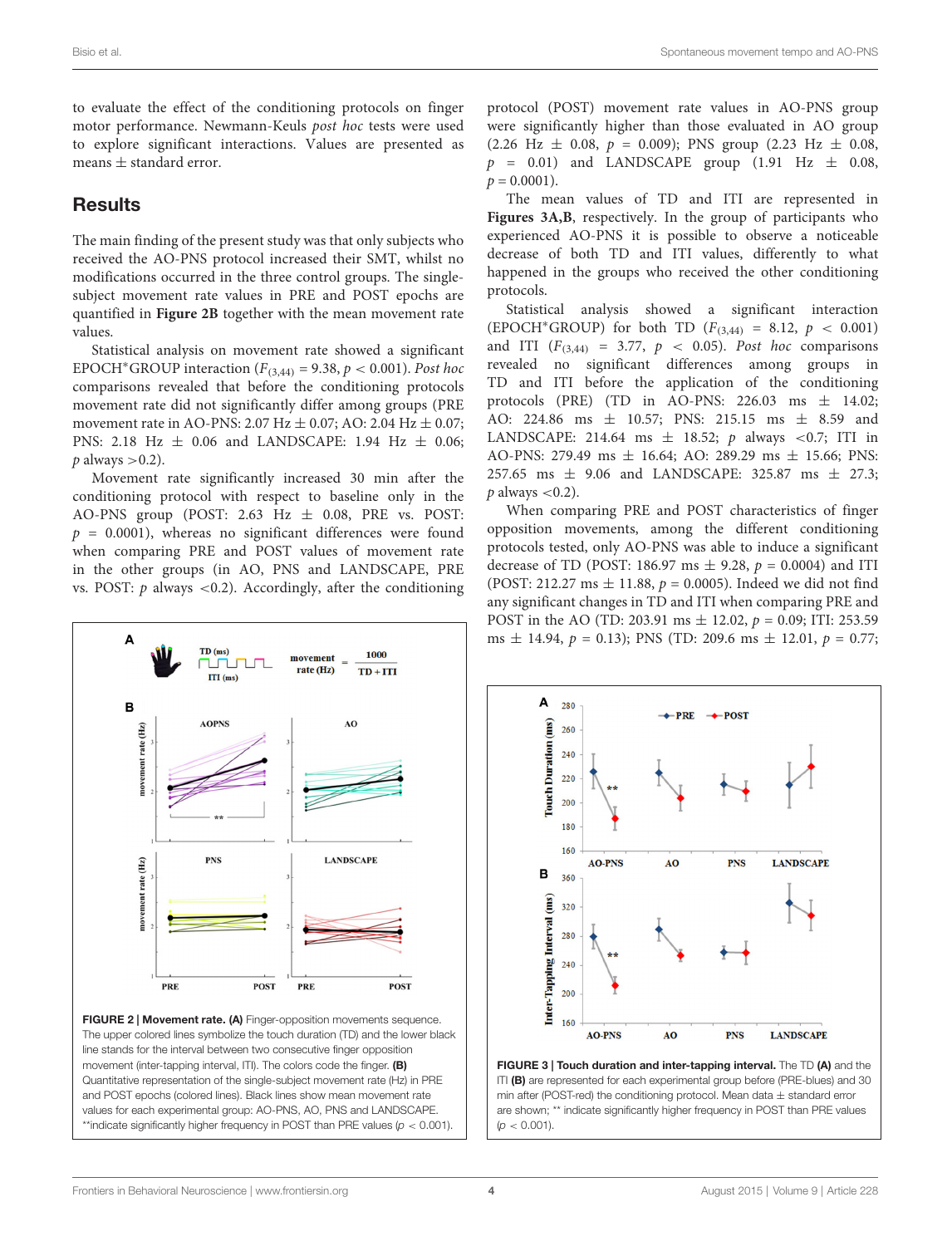ITI: 257.46 ms  $\pm$  14.94,  $p = 0.98$ ) and LANDSCAPE (TD: 230.04 ms  $\pm$  12,  $p = 0.33$ ; ITI: 308.74 ms  $\pm$  14.95,  $p = 0.25$ ) groups.

# **Discussion**

The present study focused on the concept of SMT and on how SMT can change following a multimodal training paradigm. In particular, we explored whether AO combined with the peripheral nerve electrical stimulation was able to induce lasting modifications in SMT, even in absence of motor execution. Indeed, from previous studies, we already knew that AO per se is able to induce motor learning: i.e., lasting changes in motor performance [\(Bove et al.,](#page-5-3) [2009;](#page-5-3) [Zhang et al.,](#page-6-0) [2011\)](#page-6-0). However, these studies highlighted the crucial role played by motor execution in consolidating what has been learnt by means of AO. As an example, Bove and coworkers showed that immediately after AO participants' movement rate approached the rate of the observed movement. Instead, when participants were tested for the first time 45 min after AO, SMT did not change [\(Bove et al.,](#page-5-3) [2009\)](#page-5-3), suggesting that the absence of instant movement execution prevented the acquisition of the new temporal pattern.

In order to overcome this issue, in the present study a group of participants was required to perform a rhythmical finger opposition movement sequence at spontaneous velocity before and 30 min after observing the same movements at a frequency higher than the spontaneous one, and contemporarily receiving an electrical stimulation of the right median nerve (AO-PNS group). Results on movement's kinematic showed that participants' SMT was differently modulated by the different conditioning protocols. When AO was delivered together with peripheral nerve electrical stimulation (AO-PNS), it resulted in a global reorganization of the motor response: an increase in spontaneous movement rate that was due to both a decrease of TD and a decrease of ITI. Notably, this effect occurred 30 min after the end of AO-PNS protocol, despite the subjects were explicitly asked not to execute the observed action. This finding indicates that, even in absence of voluntary movement execution, it was possible to induce a lasting modification of the SMT, suggesting that AO-PNS not only affects motor cortex excitability [\(Bisio et al.,](#page-5-4) [2015\)](#page-5-4) but also motor response.

If we focus on the mechanisms that produced the observed modifications in SMT after AO-PNS, an intriguing finding is that both TD and ITI significantly contributed to this result. ITI is likely to represent a pure motor component of the whole motor task, whereas TD may be regarded as the combination of a sensory phase and a motor preparation phase in which the successive movement is correctly planned prior to the execution.

As concerns the decrease of the ITI, this might be caused by the automatic imitation of the observed movement rhythm: i.e., in order to increase movement speed the time spent to move from the contact of one finger to the subsequent one decreased. This result was shown also in the work of Pelosin and collaborators [\(Pelosin et al.,](#page-5-7) [2013\)](#page-5-7), where healthy adults and patients with Parkinson's disease received an AO paradigm. In that study the increase in spontaneous movement

rate was caused by the reduction of ITI and the authors suggested that AO was able to provide information dealing with the dynamic part of movement (transition between a finger to the successive one). In the present work, AO training, as well as PNS and LANDSCAPE trainings, did not induce changes in ITI. The discrepancy between the present findings and those of Pelosin and coworkers [\(Pelosin et al.,](#page-5-7) [2013\)](#page-5-7) is likely to be due to the time interleaved between the training and the first movement execution. Indeed, the lack of an immediate comparison between the ''observed'' or visual and the ''experienced'' or somatosensory representations might have prevented the consolidation of the kinematic details of the observed motion.

Here the increase in spontaneous movement rate after AO-PNS was triggered also by the decrease of TD. The time of contact is the time to integrate the perceptual information and to plan the following movement. This result suggests that the plasticity evoked by AO-PNS is not limited to pure corticomotor mechanisms but rather involves also those cortical areas devoted to the processing of the sensory component of an action, leading to a sensorimotor plasticity. Therefore, not only sensory but also of frontal areas involved in motor planning should be activated by AO-PNS.

Participants' movement rate did not change after AO, PNS and LANDSCAPE protocols. This result was expected in the group that observed the alternation of landscape images since the video did not display movements or, in general, anything related to rhythm. In the matter of AO and PNS alone this finding is in line with our previous study, where we showed the absence of changes in cortical excitability after 14 min of either AO or PNS alone [\(Bisio et al.,](#page-5-4) [2015\)](#page-5-4).

As in our previous work [\(Bisio et al.,](#page-5-4) [2015\)](#page-5-4), the present findings highlight the main role of the somatosensory feedback during AO in evoking a modification of the response of the motor system, here proved by the changes of participants' SMT. We can speculate that, in the group who received AO-PNS, the peripheral electrical nerve stimulation consolidated the kinematic information acquired via AO, leading to the observed change of SMT. This modification might have occurred through the integration of the visual and the somatosensory information in M1. Indeed, AO activates the frontal part of the mirror neuron system that, in turn, activates M1 through corticocortical connections. Here, this activity would combine with that evoked by afferent information generated by PNS, leading to an enduring increase of M1 excitability [\(Bisio et al.,](#page-5-4) [2015\)](#page-5-4) and, in the present study, to the modification of SMT.

Several works focused on the application of AO as a tool to modify the spontaneous features of the human motor behavior in healthy subjects and neurological patients. These studies took advantage of the activity of the mirror neuron system, a neural circuit that is active during movement or passive observation of movement [\(Rizzolatti and Craighero,](#page-5-8) [2004\)](#page-5-8). Most of them evaluated the effects on motor performance or on cortical activity evoked by the observation of movements combined with physical practice, where the latter could be executed simultaneously, as in the case of on-line motor imitation, or immediately after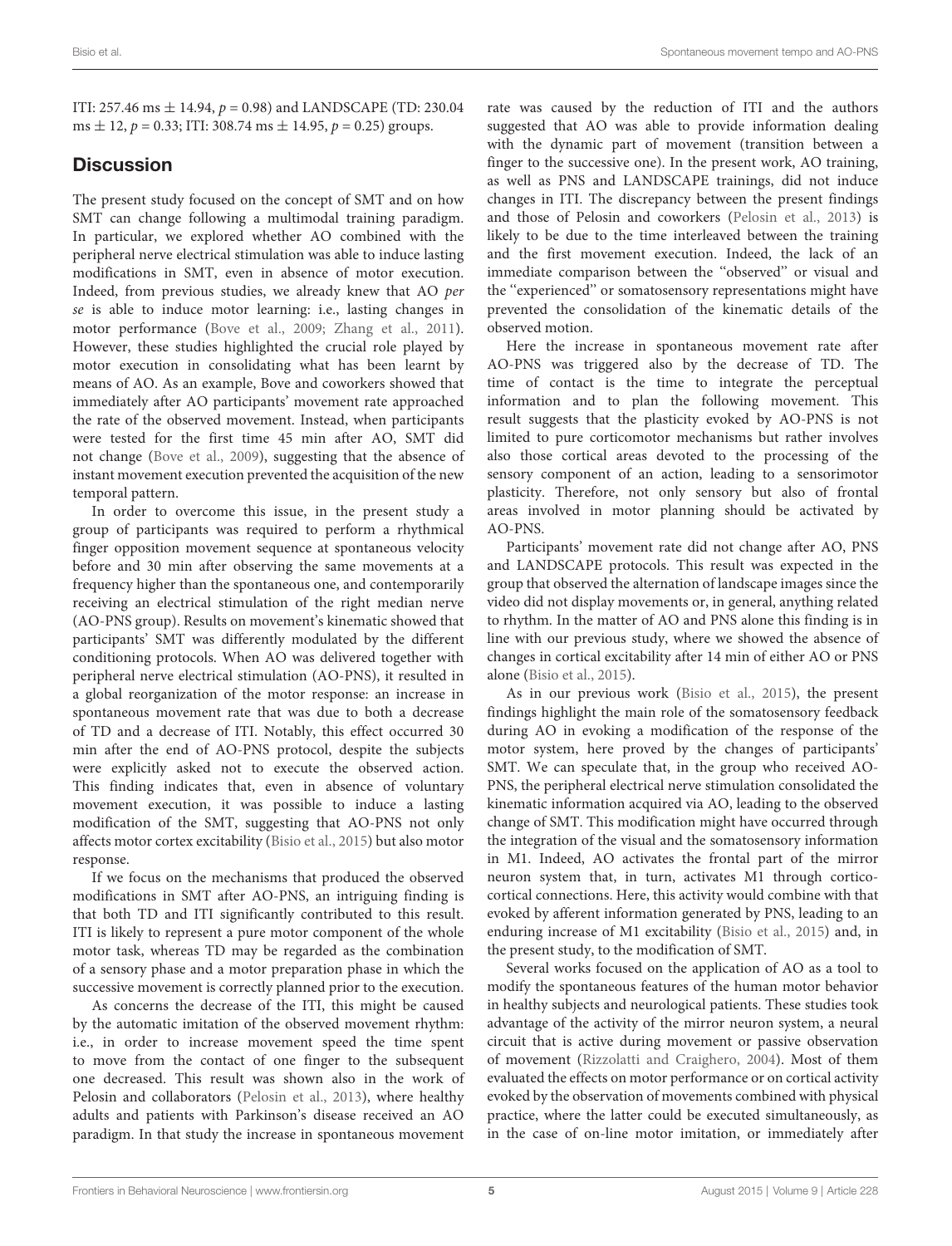AO, leading to an off-line imitative performance. For instance, when AO and physical practice were applied simultaneously it was shown that this combination was more effective to induce both plastic changes in primary motor cortex and motor performance improvements than physical practice or AO alone [\(Celnik and Cohen,](#page-5-9) [2004;](#page-5-9) [Stefan et al.,](#page-5-10) [2005,](#page-5-10) [2008;](#page-5-11) [Celnik et al.,](#page-5-12) [2006,](#page-5-12) [2008;](#page-5-13) [Bove et al.,](#page-5-3) [2009;](#page-5-3) [Pelosin et al.,](#page-5-7) [2013\)](#page-5-7). Nevertheless, in these studies the first testing epoch immediately followed video observation. Therefore, one can conclude that, although participants motor performance might benefit from AO training, AO alone failed to induce long-term behavioral or cortical modifications, but might play a role in boosting the effects of physical practice [\(Stefan et al.,](#page-5-10) [2005;](#page-5-10) [Celnik et al.,](#page-5-12) [2006\)](#page-5-12). Alternatively, the information acquired via AO necessitates to be consolidated by the immediate movement execution [\(Bove et al.,](#page-5-3) [2009\)](#page-5-3).

A limitation of the present study is that a single test at 30 min after exposure was applied to verify the effects of A O-PNS on SMT. Nevertheless, since further evaluations might be conditioned by the previous movement execution, only the results of the first testing phase were considered representative of the behavioral outcome of AO-PNS. Future works will be devoted to test for how long the AO-PNS effects influence participant's motor response.

# **Conclusion**

The connection between rhythm and movement dates back to Plato, who in The Laws defined rhythm as ''the order in the movement''. Nevertheless, rhythm is not only movement per se but it is related to how we experience and perceive the flow of events. The link between executed and perceived tempo has been established in works that considered not only continuous, rhythmical movement sequence [\(McAuley et al.,](#page-5-1) [2006\)](#page-5-1), but also

# **References**

- <span id="page-5-4"></span>Bisio, A., Avanzino, L., Gueugneau, N., Pozzo, T., Ruggeri, P., and Bove, M. (2015). Observing and perceiving: a combined approach to induce plasticity in human motor cortex. Clin. Neurophysiol. 126, 1212–1220. doi: 10.1016/j.clinph.2014. 08.024
- <span id="page-5-6"></span>Bonzano, L., Sormani, M. P., Tacchino, A., Abate, L., Lapucci, C., Mancardi, G. L., et al. (2013). Quantitative assessment of finger motor impairment in multiple sclerosis. PLoS One 8:e65225. doi: 10.1371/journal.pone.0065225
- <span id="page-5-3"></span>Bove, M., Tacchino, A., Pelosin, E., Moisello, C., Abbruzzese, G., and Ghilardi, M. F. (2009). Spontaneous movement tempo is influenced by observation of rhythmical actions. Brain Res. Bull. 80, 122–127. doi: 10.1016/j.brainresbull. 2009.04.008
- <span id="page-5-9"></span>Celnik, P. A., and Cohen, L. G. (2004). Modulation of motor function and cortical plasticity in health and disease. Restor. Neurol. Neurosci. 22, 261-268.
- <span id="page-5-12"></span>Celnik, P., Stefan, K., Hummel, F., Duque, J., Classen, J., and Cohen, L. G. (2006). Encoding a motor memory in the older adult by action observation. Neuroimage 29, 677–684. doi: 10.1016/j.neuroimage.2005.07.039
- <span id="page-5-13"></span>Celnik, P., Webster, B., Glasser, D. M., and Cohen, L. G. (2008). Effects of action observation on physical training after stroke. Stroke 39, 1814–1820. doi: 10. 1161/strokeaha.107.508184
- <span id="page-5-14"></span>Gavazzi, G., Bisio, A., and Pozzo, T. (2013). Time perception of visual motion is tuned by the motor representation of human actions. Sci. Rep. 3:1168. doi: 10. 1038/srep01168

the time perception of discrete, one-shot movements [\(Gavazzi](#page-5-14) [et al.,](#page-5-14) [2013\)](#page-5-14). Indeed, these studies pointed out that SMT and preferred perceptual tempo are strongly correlated [\(McAuley](#page-5-1) [et al.,](#page-5-1) [2006\)](#page-5-1) and that the closer is the perceived motion to the SMT, the lowest is the temporal error made during the reproduction of its duration [\(Gavazzi et al.,](#page-5-14) [2013\)](#page-5-14).

This study showed that the AO-PNS paradigm—which combines concurrent AO and peripheral nerve electrical stimulation—induces lasting modifications to the human motor behavior, here described as changes in SMT until 30 min after its application, without movement execution. These results add new insight concerning the effect of the combination of AO and PNS, a protocol already known to evoke plastic changes in the primary motor cortex excitability [\(Bisio et al.,](#page-5-4) [2015\)](#page-5-4). Therefore, we would like to propose that AO-PNS is able to tune the formation of a new motor memory where the temporal pattern are those acquired via AO and consolidated via PNS.

The present study opens new perspectives for developing multisensory clinical applications for those patients who cannot voluntarily move. Indeed, the possibility to train the motor system without moving represents an appealing way to restore the functioning of the motor cortical circuits and their abilities to plan a movement with non-pathological motor patterns, reestablishing, for instance, appropriate temporal properties. Then, giving the link between time perception and SMT, one could expect changes in the ability to perceive the temporal events. As consequence, we could speculate that the potential benefit adduced by an AO-PNS treatment would not be merely confined to the motor domain but would spread to perceptual mechanisms.

Particularly appealing is that AO-PNS is an easy-to-apply and cost-efficient intervention that can be performed unsupervised and might benefit patients with poor motor or cognitive abilities [\(Wenderoth,](#page-6-1) [2015\)](#page-6-1).

- <span id="page-5-1"></span>McAuley, J. D., Jones, M. R., Holub, S., Johnston, H. M., and Miller, N. S. (2006). The time of our lives: life span development of timing and event tracking. J. Exp. Psychol. Gen. 135, 348–367. doi: 10.1037/0096-3445.135.3.348
- <span id="page-5-2"></span>Michaelis, K., Wiener, M., and Thompson, J. C. (2014). Passive listening to preferred motor tempo modulates corticospinal excitability. Front. Hum. Neurosci. 8:252. doi: 10.3389/fnhum.2014.00252
- <span id="page-5-5"></span>Oldfield, R. C. (1971). The assessment and analysis of handedness: the Edinburgh inventory. Neuropsychologia 9, 97–113. doi: 10.1016/0028-3932(71)90067-4
- <span id="page-5-7"></span>Pelosin, E., Bove, M., Ruggeri, P., Avanzino, L., and Abbruzzese, G. (2013). Reduction of bradykinesia of finger movements by a single session of action observation in Parkinson disease. Neurorehabil. Neural Repair 27, 552–560. doi: 10.1177/1545968312471905
- <span id="page-5-8"></span>Rizzolatti, G., and Craighero, L. (2004). The mirror-neuron system. Annu. Rev. Neurosci. 27, 169–192. doi: 10.1146/annurev.neuro.27.070203.144230
- <span id="page-5-11"></span>Stefan, K., Classen, J., Celnik, P., and Cohen, L. G. (2008). Concurrent action observation modulates practice-induced motor memory formation. Eur. J. Neurosci. 27, 730–738. doi: 10.1111/j.1460-9568.2008. 06035.x
- <span id="page-5-10"></span>Stefan, K., Cohen, L. G., Duque, J., Mazzocchio, R., Celnik, P., Sawaki, L., et al. (2005). Formation of a motor memory by action observation. J. Neurosci. 25, 9339–9346. doi: 10.3410/f.1029574.346435
- <span id="page-5-0"></span>Vanneste, S., Pouthas, V., and Wearden, J. H. (2001). Temporal control of rhythmic performance: a comparison between young and old adults. Exp. Aging Res. 27, 83–102. doi: 10.1080/036107301750046151